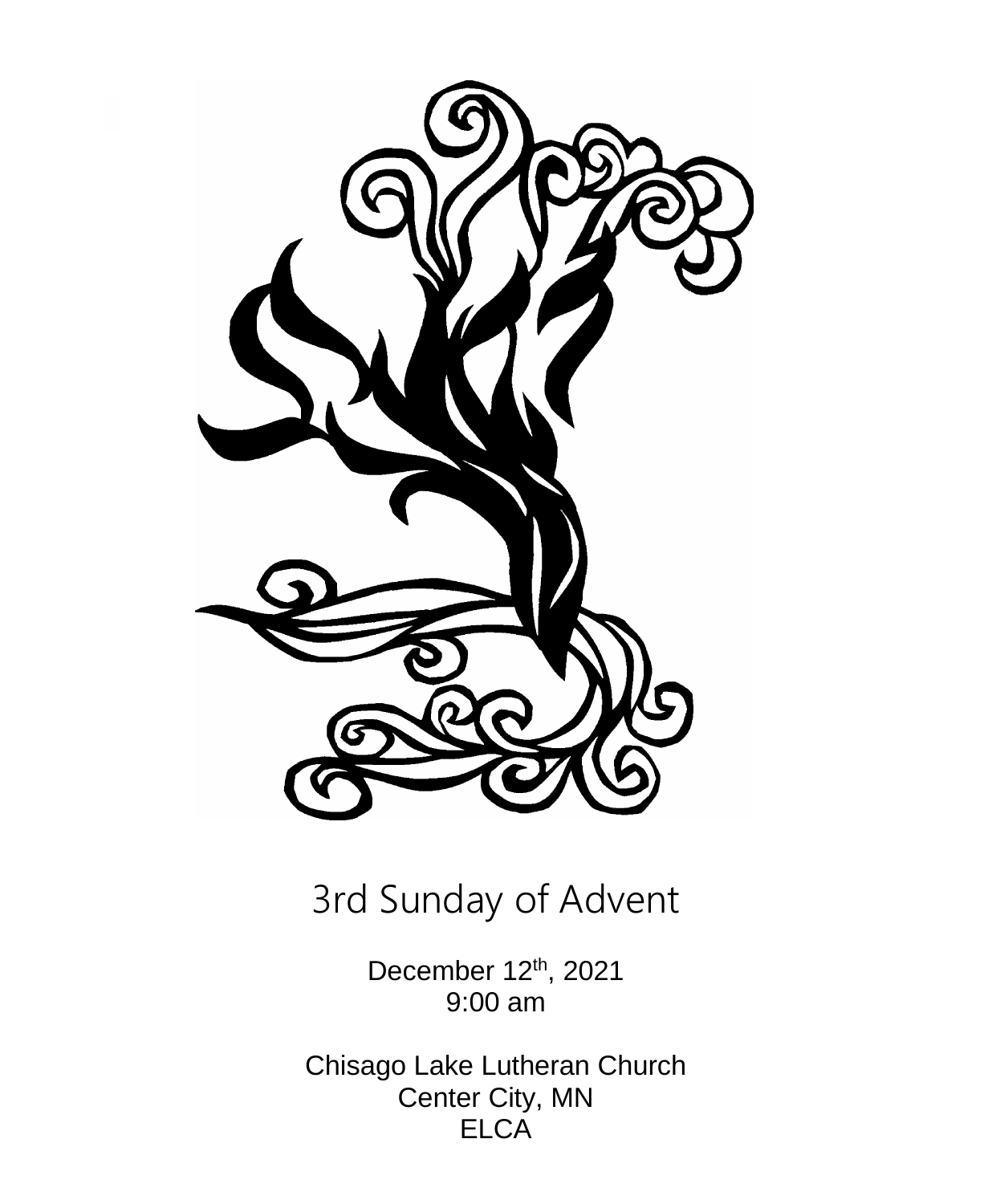#### **WELCOME TO CHISAGO LAKE LUTHERAN CHURCH**

If you are a first-time visitor, welcome! We are glad you are here. At Chisago Lake Lutheran Church, we are "Grounded in the Gospel, Guided by the Spirit." We are a congregation of the Evangelical Lutheran Church in America (ELCA) and strive to be God's hands active in the world. While we are a church with a rich history, we are also a church for today.

There are devices to assist those of us who are hearing impaired at the front entrance when you enter. Please see Julie Riemer for guidance use if needed.

#### CALL TO WORSHIP

But now, O Jacob, listen to the LORD who created you. O Israel, the one who formed you says, "Do not be afraid, for I have ransomed you. I have called you by name; you are mine." - Isaiah 43:1

WELCOME & ANNOUNCEMENTS

#### CONFESSION AND FORGIVENESS

Blessed be the holy Trinity,  $\pm$  one God, whose teaching is life, whose presence is sure, and whose love is endless. **Amen.**

Let us confess our sins to the one who welcomes us with an open heart. *Silence is kept for reflection.*

God our comforter: **like lost sheep, we have gone astray. We gaze upon abundance and see scarcity. We turn our faces away from injustice and oppression. We exploit the earth with our apathy and greed. Free us from our sin, gracious God. Listen when we call out to you for help. Lead us by your love to love our neighbors as ourselves. Amen.**

All have sinned and fall short of the glory of God. By the gift of grace in  $+$  Christ Jesus, God makes you righteous. Receive with glad hearts the forgiveness of all your sins. **Amen.**

GATHERING HYMN *"Awake! Awake, and Greet the New Morn"* #242 Vv. 1,3,4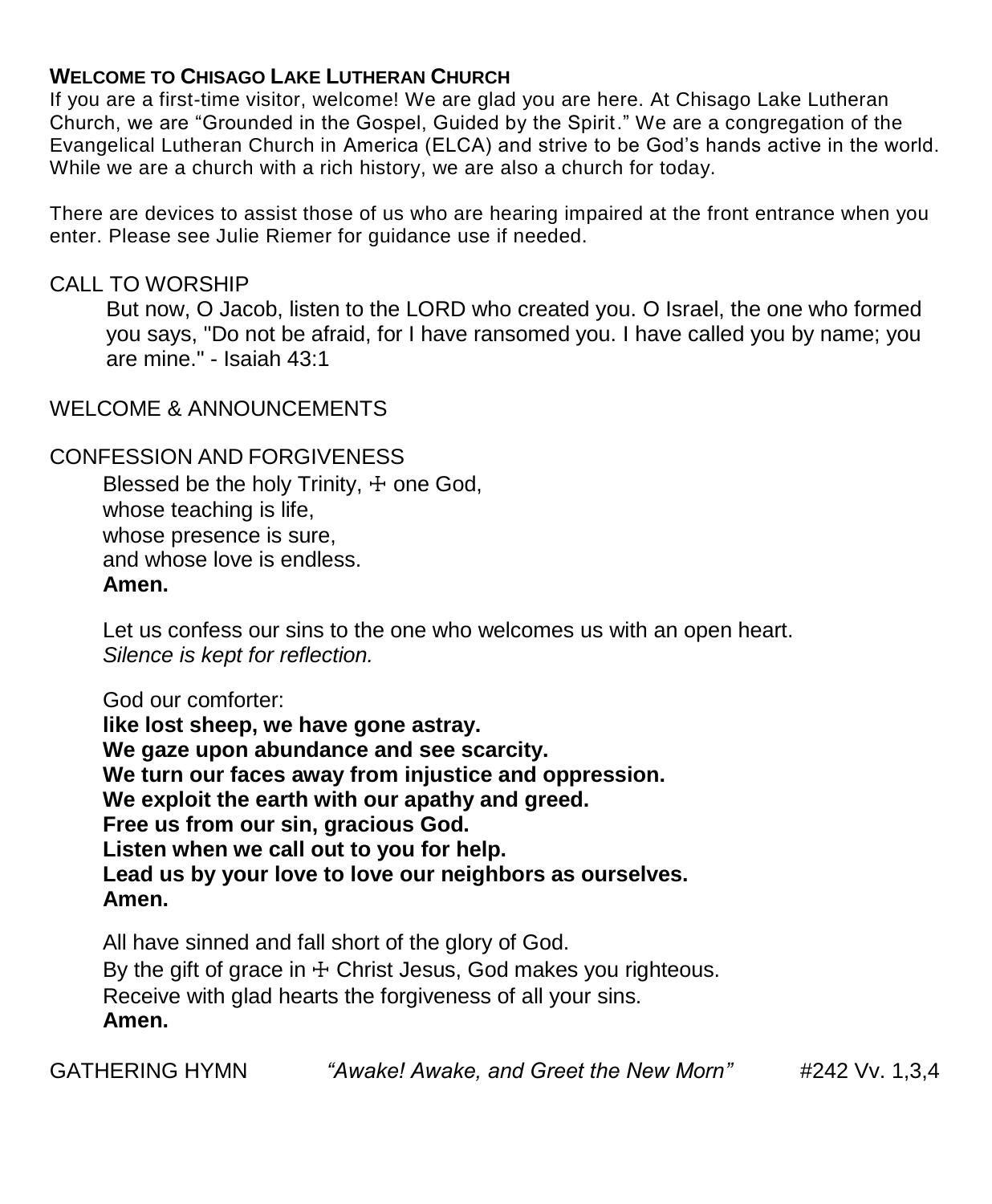#### GREETING

The grace of our Lord Jesus Christ, the love of God, and the communion of the Holy Spirit be with you all. **And also with you.**

#### PRAYER OF THE DAY

Stir up the wills of your faithful people, Lord God, and open our ears to the preaching of John, that, rejoicing in your salvation, we may bring forth the fruits of repentance; through Jesus Christ, our Savior and Lord, who lives and reigns with you and the Holy Spirit, one God, now and forever. **Amen.**

#### LIGHTING OF THE ADVENT WREATH Chad & Alyssa Hollister & Family

**Reader One:** On the third Sunday of Advent, we light the candle of Joy.

**Reader Two:** When they saw the star, they were overjoyed. On coming to the house, they saw the child with his mother Mary, and they bowed down and worshipped him.

**Reader One:** Then they opened their treasures and presented him with gifts of gold, frankincense and myrrh. (Matthew 2:10-11)

### HYMN *"Light One Candle to Watch for Messiah"* #240 Vv. 1-3

#### READING Philippians 4:4-7

<sup>4</sup>Rejoice in the Lord always; again I will say, Rejoice. <sup>5</sup>Let your gentleness be known to everyone. The Lord is near. <sup>6</sup>Do not worry about anything, but in everything by prayer and supplication with thanksgiving let your requests be made known to God. <sup>7</sup>And the peace of God, which surpasses all understanding, will guard your hearts and your minds in Christ Jesus.

The word of the Lord. **Thanks be to God.**

#### THE GOSPELLuke 3:7-18

<sup>7</sup>John said to the crowds that came out to be baptized by him, "You brood of vipers! Who warned you to flee from the wrath to come? <sup>8</sup>Bear fruits worthy of repentance. Do not begin to say to yourselves, 'We have Abraham as our ancestor'; for I tell you, God is able from these stones to raise up children to Abraham.  $9$ Even now the ax is lying at the root of the trees; every tree therefore that does not bear good fruit is cut down and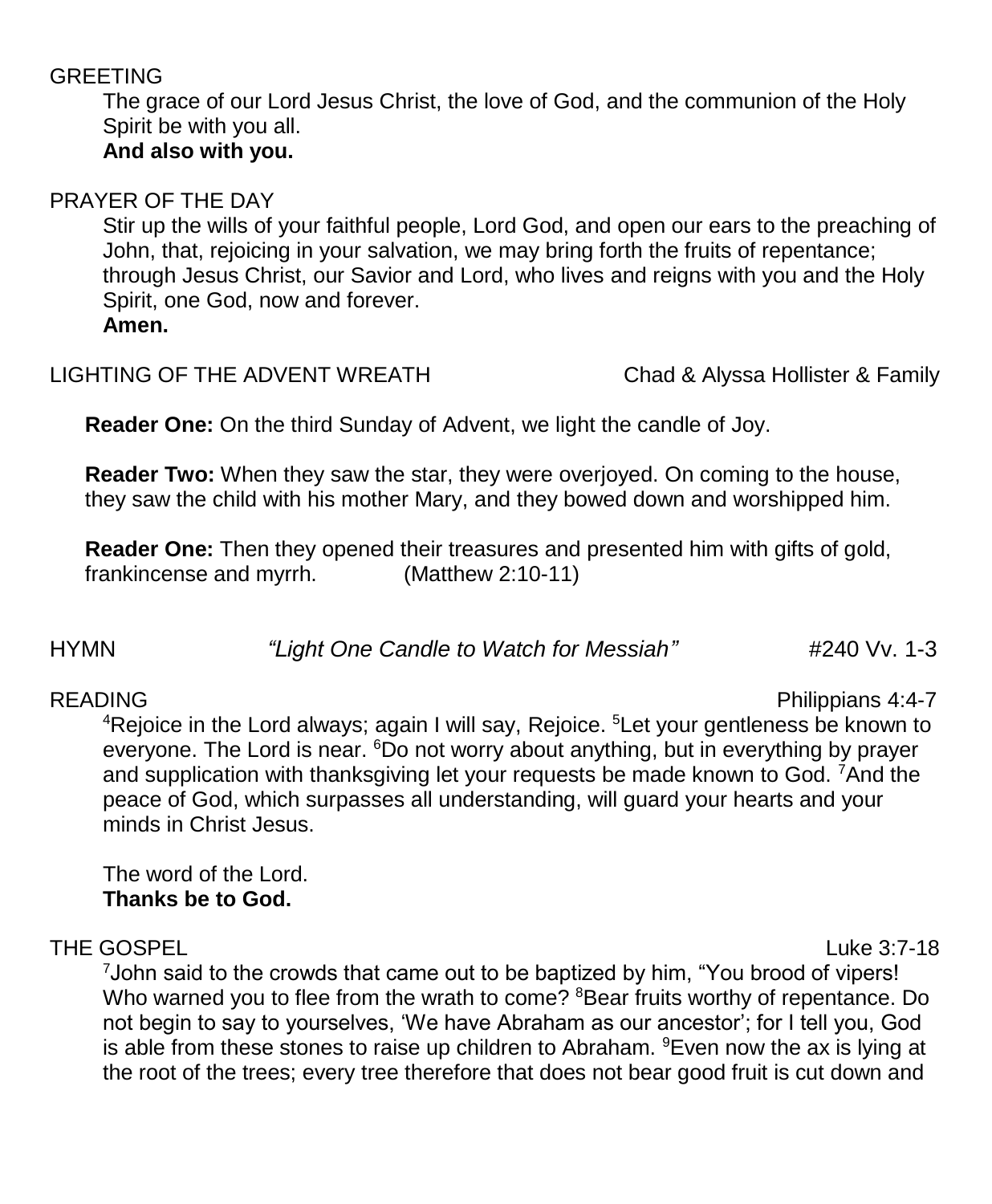thrown into the fire."

<sup>10</sup>And the crowds asked him, "What then should we do?" <sup>11</sup>In reply he said to them, "Whoever has two coats must share with anyone who has none; and whoever has food must do likewise." <sup>12</sup>Even tax collectors came to be baptized, and they asked him, "Teacher, what should we do?" <sup>13</sup>He said to them, "Collect no more than the amount prescribed for you." <sup>14</sup>Soldiers also asked him, "And we, what should we do?" He said to them, "Do not extort money from anyone by threats or false accusation, and be satisfied with your wages."

<sup>15</sup>As the people were filled with expectation, and all were questioning in their hearts concerning John, whether he might be the Messiah, <sup>16</sup>John answered all of them by saying, "I baptize you with water; but one who is more powerful than I is coming; I am not worthy to untie the thong of his sandals. He will baptize you with the Holy Spirit and fire. <sup>17</sup>His winnowing fork is in his hand, to clear his threshing floor and to gather the wheat into his granary; but the chaff he will burn with unquenchable fire."

<sup>18</sup>So, with many other exhortations, he proclaimed the good news to the people.

#### *RESPONSE:*

The Gospel of our Lord. **Thanks be to God.**

| <b>CHILDREN'S WORD</b>                                               |                                    | Stacy Johnson           |
|----------------------------------------------------------------------|------------------------------------|-------------------------|
| <b>SERMON</b>                                                        |                                    | <b>Pastor Brad Barr</b> |
| HYMN OF THE DAY                                                      | "Now the Heavens Start to Whisper" | See Insert              |
| THE PRAYERS OF THE PEOPLE<br>Lord in your mercy,<br>Hear our prayer. |                                    |                         |

SPECIAL MUSIC DURING OFFERING *"Come, Thou Long Expected Jesus"* Rod Strenke

OFFERING – Meditation & Generosity

*You are invited to give to Chisago Lake Lutheran online at: <https://www.chisagolakelutheran.org/online-giving.html>*

> *You can also send your offering to the church: 1 Summit Ave, PO Box 175 Center City, MN 55012*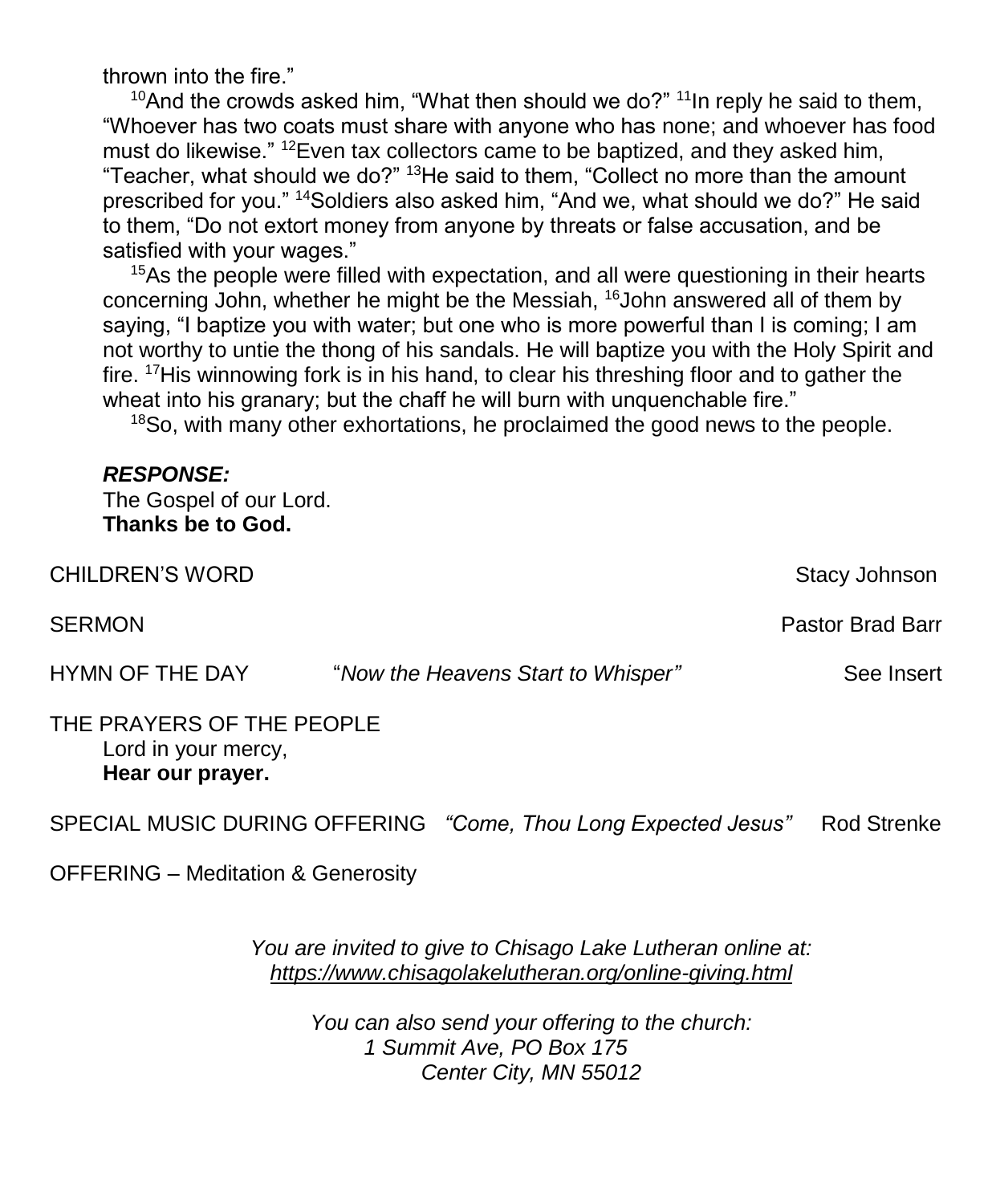## Now the Heavens Start to Whisper 1 Now the heav - ens the veil is start to whis - per, as grow-ing thin. 2 Heav - y clouds that block the moon-light now  $be - gin to$  $drift$   $a$  - way. 3 Christ, e - ter - nal Sun of jus - tice, Christ, the rose of wis-dom's seed, Earth from slum - ber wakes to lis - ten the stir-ring, faint with-in: to Dia - mond bril-liance through the dark-ness shines the hope of com-ing day. come to bless with fire and fra-grance hours of yearn-ing, hurt, and need. of prom-ise, deep-ly plant-ed, child seed to spring from Jes - se's stem! Christ, the morn-ing star of splen-dor, gleams with-in  $\alpha$  world grown dim. In the lone - ly, in the strang-er, in the out-cast, hid from view; Like the soil be-neath the frost-line, hearts grow soft to wel-come him. Heav-en's em - ber fans to full-ness; hearts grow warm to wel-come him. Child who comes to grace the man-ger, teach our hearts to wel-come you.

Text: Mary Louise Bringle, b. 1953<br>Music: SUO GÂN, Welsh melody; arr. hymnal version Text © 2006 GIA Publications, Inc., giamusic.com. All rights reserved. Arr. C 2020 Augsburg Fortress

Duplication in any form prohibited without securing permission from copyright administrator or reporting usage under valid license.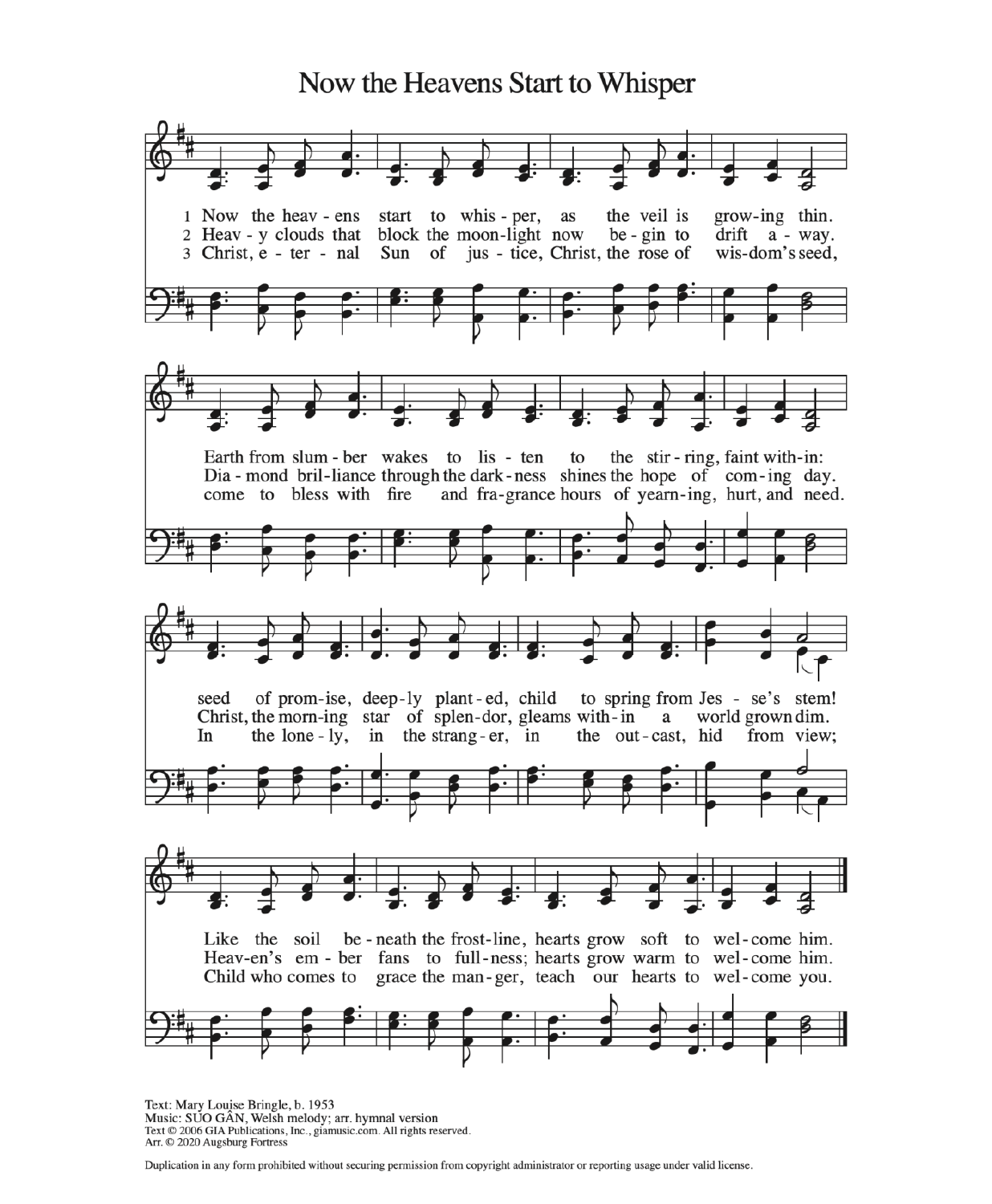#### OFFERING PRAYER

Jesus, Bread of life, you have set this table with your very self, and called us to the feast of plenty. Gather what has been sown among us, and strengthen us in this meal. Make us to be what we receive here, your body for the life of the world. **Amen.**

#### THANKSGIVING AT THE TABLE

The Lord be with you. **And also with you.** Lift up your hearts. **We lift them to the Lord.** Let us give thanks to the Lord our God. **It is right to give God thanks and praise.**

#### WORDS OF INSTITUTION

#### THE LORD'S PRAYER

**Our Father, who art in heaven, hallowed be thy name, thy kingdom come, thy will be done, on earth as it is in heaven. Give us this day our daily bread; and forgive us our trespasses, as we forgive those who trespass against us;**

**and lead us not into temptation, but deliver us from evil.**

**For thine is the kingdom, and the power, and the glory, forever and ever. Amen.**

**Distribution** 

*You are invited to share the bread and the wine using the individually wrapped wafers and grape juice. Please discard the cups as you leave the sanctuary.*

SPECIAL MUSIC DURING DISTRIBUTION *"The Advent Hymn"* Barbara Yotter

#### COMMUNION PRAYER

Jesus, Bread of life, we have received from your table more than we could ever ask. As you have nourished us in this meal, now strengthen us to love the world with your own life. In your name we pray. **Amen.**

#### BLESSING

The blessing of God, who provides for us, feeds us, and journeys with us,  $\pm$  be upon you now and forever. **Amen.**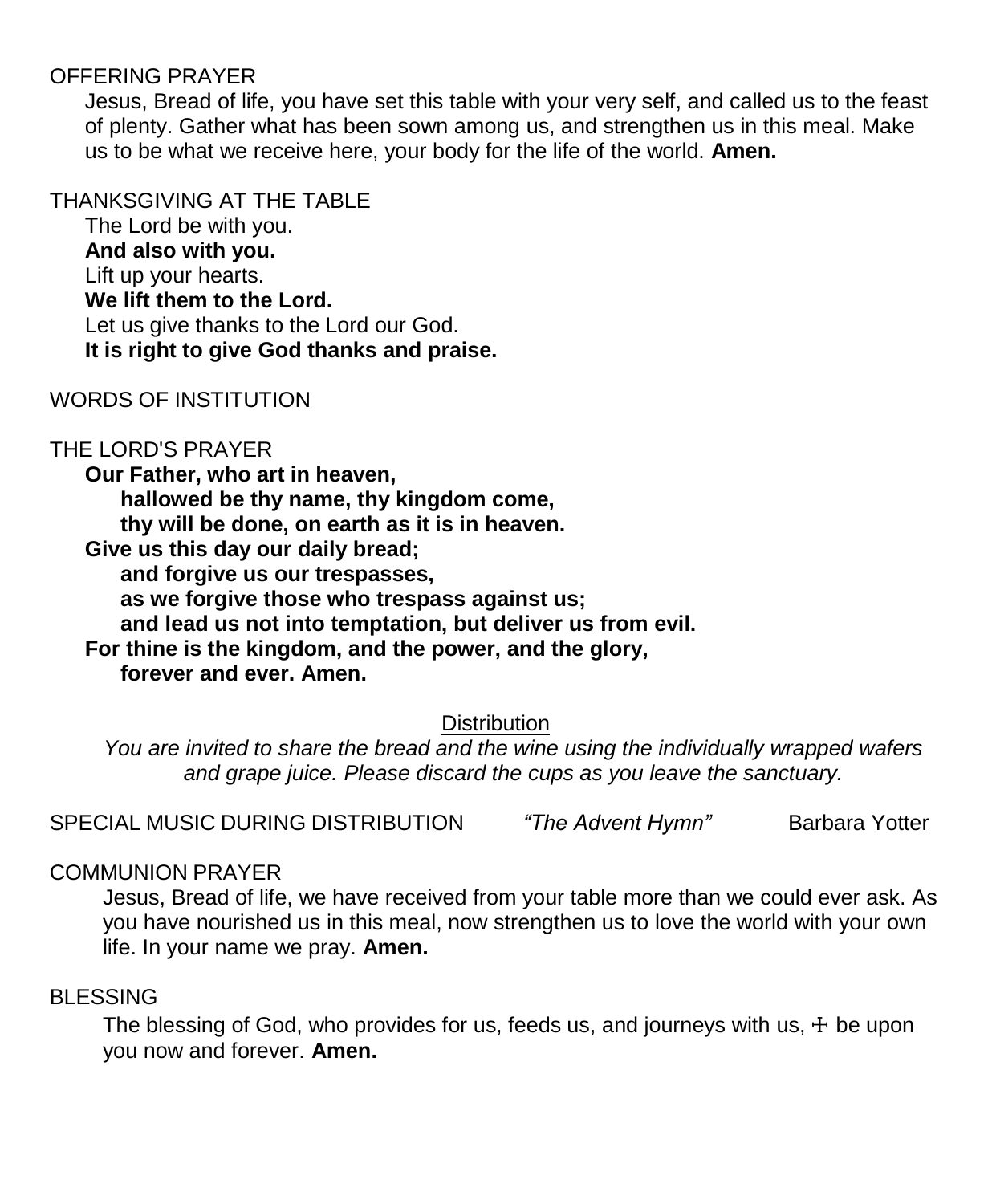DISMISSAL

Go in peace. You are the body of Christ. **Thanks be to God.**

*Get a 2nd dose of this service by watching local Channel 10 (CLTV) on Sundays. At 10 am you'll see last week's service and at 6 pm, you'll see this week's service.*

WORSHIP ASSISTANTS Coffee Server: Marlee Eret Greeter: Jamie Carlson Online Video Operator: Brayden Bresnahan Pianist/Organist: Julie Riemer Reader: Marc Brottem Soloists: Rod Strenke & Barbara Yotter Usher: Mike Carlson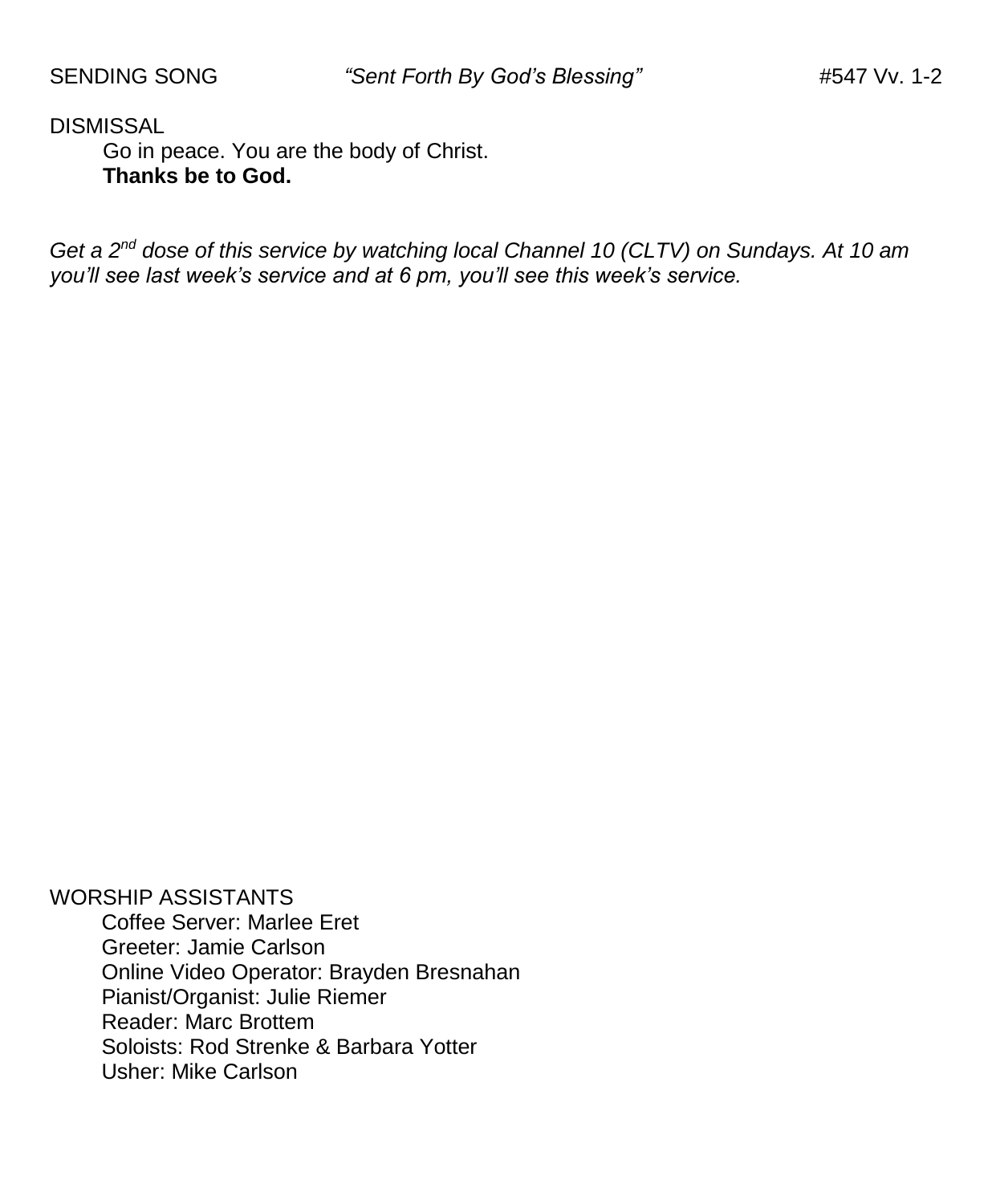#### **ANNOUNCEMENTS**

**The 20th Annual Bazaar held Dec. 4th was a great success! THANK YOU** to the Planning Committee, the many, many volunteers who donated baked goods, donated items to sell, sold raffle tickets, helped with advertising, and donated their time to make it happen! Also, thank you to all those who purchased raffle tickets, had a crafter space, and attended the Bazaar. If you would like to be on the Planning Committee for next year, please contact the church office.

**This Year's Raffle Ticket Winners Are:** Sarah Amundson (MN Wild Tickets), Linda Lindgren (Kwik Trip Gift Card & Framed CLLC Print), Georgia Anderson (Mystery Box), Stephanie Wendel (County Market Gift Card), Holly Damm (Dick's Market Gift Card), Julie Lauritzen (BP Gas Gift Card) and Cherie Peterson (Brink's Market Gift Card). Congratulations to all our winners! Please contact the church office if you have not claimed your prize.

**Thank you from Dr. Ashley Karlsson:** Dear Gladys L. Johnson Scholarship Trust, In the spirit of gratitude, I wanted to reach out and thank you for your generosity and offer a brief update. Fifteen years ago, I wasn't sure how I would be able to afford a college education. I received a scholarship from the Gladys L. Johnson Trust, and that scholarship, along with others, allowed me to pursue my dream of becoming a teacher. I have since gone on to teach in five countries, earn a Master's in Education and a PhD in Education Policy and Leadership. I now work as an Education Systems Specialist providing school improvement support to dozens of schools across the State of Minnesota. I am profoundly grateful for your gift many years ago and I wanted to let you know the difference you made in my life and the lives of so many others. Thank you! Dr. Ashley Karlsson, Ogilvie High School Class of 2006

**Volunteers Needed** We could use some volunteers to take donations collected at CLLC to Family Pathways throughout the year. Please contact the church office at 651-257-6300 or email [office@chisagolakelutheran.org](mailto:office@chisagolakelutheran.org) if you would like to volunteer. Thank you!

**The CLLC Book Club** will meet Monday, January 10, 2022 at 7 PM on Zoom. We will discuss parts 3 and 4 from the book *"Braiding Sweetgrass."* Please contact Bonnie Anderson at [brinkanderson@gmail.com](mailto:brinkanderson@gmail.com) for the Zoom link or with any questions.

*Gather* **Bible Study** will not meet in December. Women of the ELCA publishes *Gather*  Magazine. Each issue contains Bible study or devotional lessons which correspond with the scriptural readings that are used during our Sunday worship services. There are also several articles relating to the theme of each month. For more information contact Barbara Wikelius at [bjwikelius@gmail.com](mailto:bjwikelius@gmail.com) or visit the website: [https://www.gathermagazine.org](https://www.gathermagazine.org/).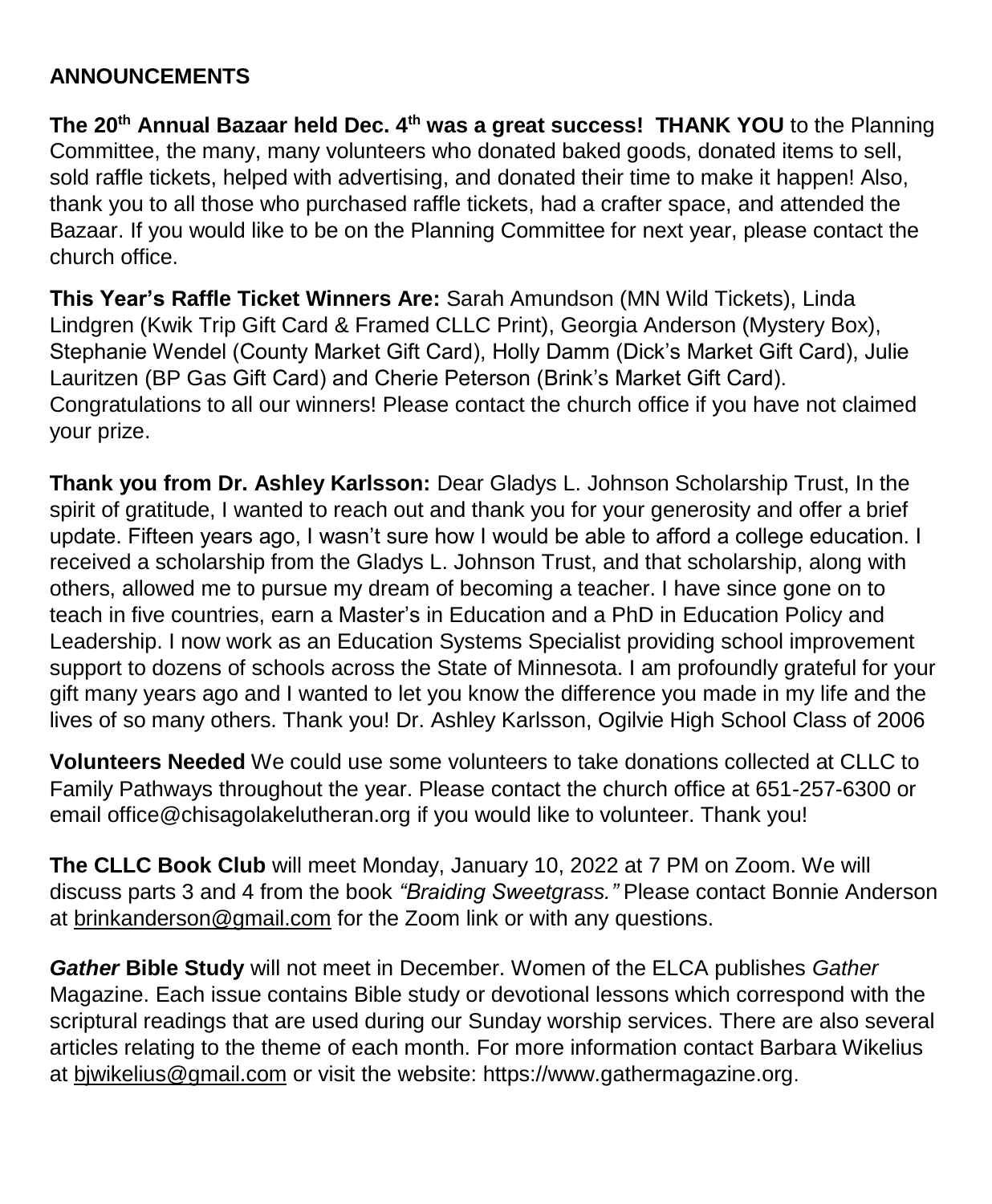**Christmas Needs?** If there is a family you know who may be struggling this year for Christmas gifts or food needs, please contact Pastor Steve.

**Joyful Sounds Deux**, the 2<sup>nd</sup> Annual Christmas CD is available in the church office for a donation (suggested \$10). Proceeds will go to The Refuge Network-Family Pathways. Please contact Julie Riemer or the church office to purchase your copy today.

**Voice Lessons Offered for Adults** Meet on Wednesdays at 5:45 PM in the Sanctuary with Barbara Yotter instructing. Great opportunity to enhance your vocal talent. Email Julie Riemer at [music@chisagolakelutheran.org](mailto:music@chisagolakelutheran.org) for info.

**Middle School Christmas Party for 6th -8 th Grades is on Wednesday, Dec. 15th from 3 to 4:30 PM in the Fellowship Hall** – Stacy will pick up kids after school that day. There will be **no** Confirmation on this date. Email Stacy at [youth.family@chisagolakelutheran.org](mailto:youth.family@chisagolakelutheran.org) with any questions.

**The CLLC Tree of Life Children's' Choir Meets on Wednesdays!** All children are welcome to join us on Wednesday evenings from 5 to 5:45 PM in the Sanctuary. Barbara Yotter will be the Children's Choir Director. Email Julie Riemer at [music@chisagolakelutheran.org](mailto:music@chisagolakelutheran.org) for info.

**Littlest Angel Shoppe** is back this year! Donations are needed! The Littlest Angel Shoppe is a store set up here at church filled with donated gift items to assist the Sunday school children with their holiday shopping. All items cost 25 cents each-no matter what the item is. **Donations from the congregation of new or gently used gift items would be greatly appreciated! Any type of gift for infants through adults are needed. Please drop off your items in the church office by December 15th .** The children will be able to shop on Saturday, December 18<sup>th</sup> at 10:30 AM in the large Sunday School room following the Christmas Program practice that morning. For questions, call Stacy at 651-257-6300 or email her at [youth.family@chisagolakelutheran.org.](mailto:youth.family@chisagolakelutheran.org)

**Anonymous Santa** – Please consider picking up an extra gift or two for those less fortunate this Christmas. The Anonymous Santa Program helps families who cannot afford to purchase gifts for their children. New, non-violent toys and gifts are distributed along with mittens and hats, Christian books & videos, board games, sports balls, and stocking stuffers. Children from ages newborn to 18 are eligible. **The last day to drop off gifts is Monday, December 13th in the Narthex.**

#### **"Daily December Prayers" are available on our Website and Facebook**

Our hope is these simple prayers strengthen and encourage your faith in the month where we celebrate God's greatest gift, the Lord Jesus Christ.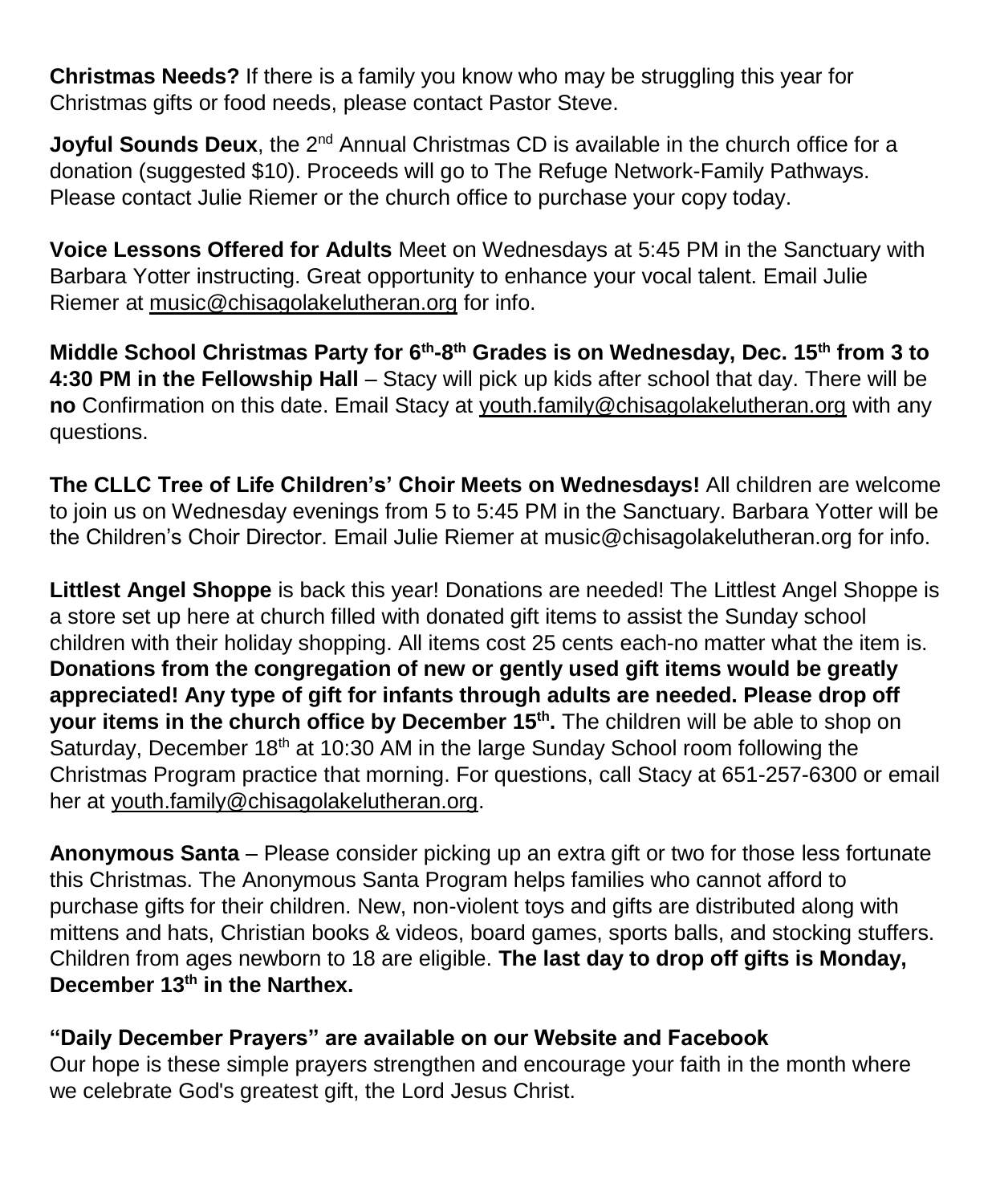**Veterans Coffee Talks** – *Zion Lutheran Church, Chisago City* – **2 nd Tuesday of every month from 9-10 AM** or *North Branch American Legion Post 85*, 6439 Elm St, North Branch, MN – **3 rd Tuesday of every Month 9-10 AM.** Meet other veterans, build friendships, listen to their experiences. Everyone is welcome.

#### **You can reach staff via phone (651-257-6300) or email to:**

Pastor Steve – [pastor@chisagolakelutheran.org](mailto:pastor@chisagolakelutheran.org) Bridget/Louise – [office@chisagolakelutheran.org](mailto:office@chisagolakelutheran.org) Stacy – [youth.family@chisagolakelutheran.org](mailto:youth.family@chisagolakelutheran.org) Stephanie – [finance@chisagolakelutheran.org](mailto:finance@chisagolakelutheran.org) Julie – [music@chisagolakelutheran.org](mailto:music@chisagolakelutheran.org) Bev or Bob – call the church office if you need to reach either of them

#### **Current Ways to Give**

Thank you for sharing your generosity with Chisago Lake Lutheran! You have continued to share what God's entrusted to you and we are grateful. There are various ways you can continue to give to CLLC:

- 1. Mail your envelope/check to the church office at 1 Summit Ave, PO Box 175, Center City, MN 55012
- 2. Or sign up for regular online giving through our partner company Vanco on the church [website.](https://www.eservicepayments.com/cgi-bin/Vanco_ver3.vps?appver3=wWsk24ZWJSTZKsGd1RMKlg0BDvsSG3VIWQCPJNNxD8upkiY7JlDavDsozUE7KG0nFx2NSo8LdUKGuGuF396vbUm5LNljBPNnBOEFTzKhxx-XHubq5Z7ap5JVmPErc4ZeYHCKCZhESjGNQmZ5B-6dx3x8KCRzq4DlLabxS1KshoM=&ver=3) It's secure, convenient, and assures your ability to give consistently to God's mission. [www.chisagolakelutheran.org](http://www.chisagolakelutheran.org/)

#### **PRAYER CONCERNS** (please contact the church office with any concerns/updates.)

- Deepest sympathy and prayers for the family of longtime member Owen Johnson who passed away Dec. 4<sup>th</sup>. His funeral service will be held here on Thursday, Dec. 16<sup>th</sup> with Visitation at 10 AM and Service at 11 AM. May God hold Owen's family and friends in His care as they mourn their loss. Wishing them God's peace and comfort.
- Our thoughts and prayers are with the family and friends of longtime member Roger Lenz who passed away on Nov. 29<sup>th</sup>. May the Lord comfort them in their grief and loss, and cover them with peace as only He can do. Roger's service was Thursday, Dec. 2<sup>nd</sup> at Grandstrand Funeral Home. May he rest in eternal peace.
- Thank you for the prayers for Joyce Nelson (sister-in-law of Midge Nelson) who passed away Nov. 30th. Prayers for comfort and peace as the family moves forward in their grieving and continued prayers are asked for Darryl Nelson (brother-in-law of Midge) who fell while hunting and is experiencing pain.